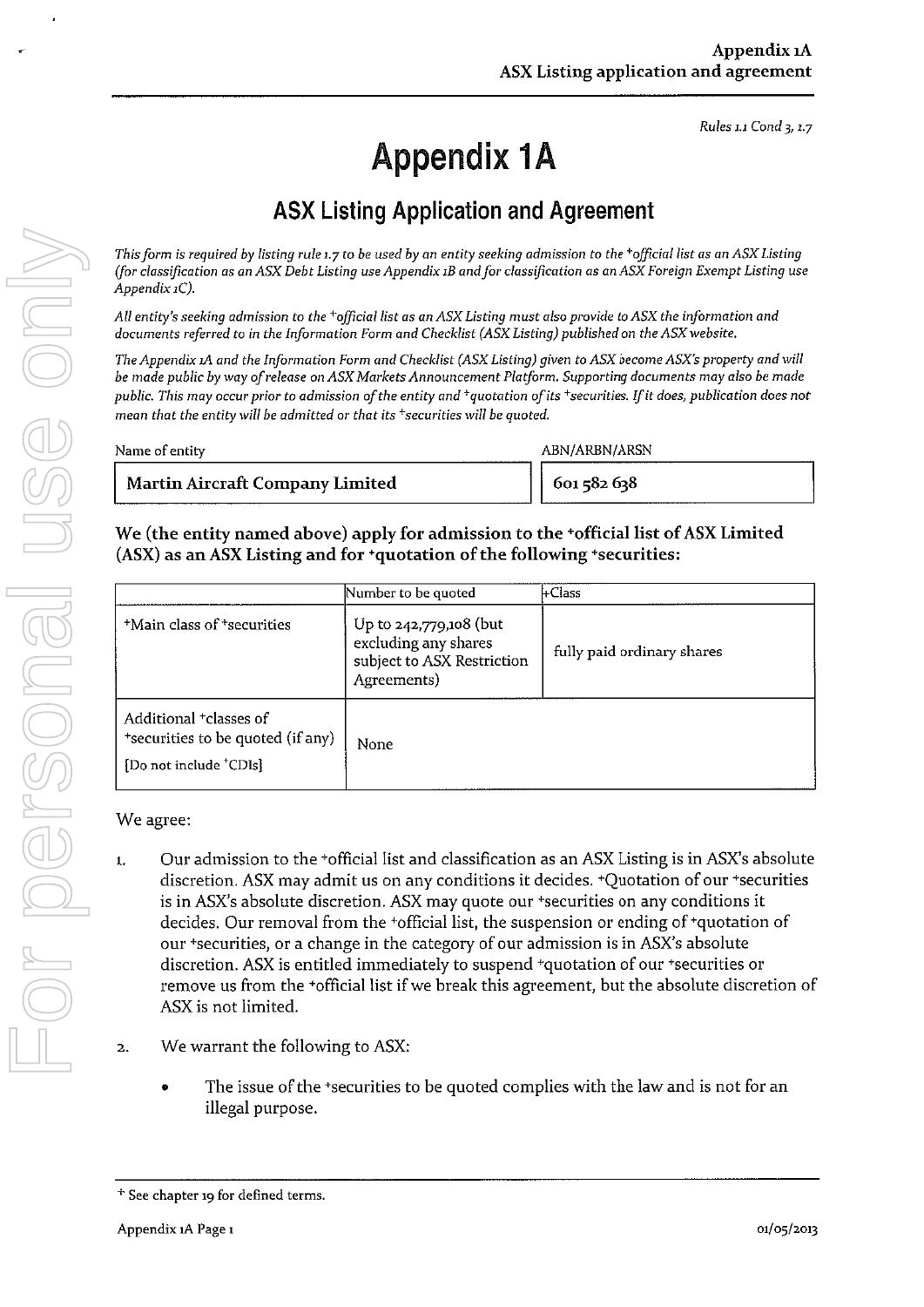- The \*securities to be quoted comply with listing rule 2.1 and there is no reason why the 'securities should not be granted 'quotation.
- An offer of the <sup>+</sup>securities for sale within 12 months after their issue will not require disclosure under section  $707(3)$  or section 1012C(6) of the Corporations Act. .

Note: An entity may need to obtain appropriate warranties from subscribers for the securities in order to be able to give this warranty

- Section 724 and section 1016E of the Corporations Act do not apply to any applications received by us in relation to any 'securities to be quoted and that noone has any right to return any 'securities to be quoted under sections  $601MB(1)$ , 737, 738, 992A, 992AA or 1016F of the Corporations Act at the time that we request that the 'securities be quoted
- $\bullet$  If we are a trust, we warrant that no person has the right to return the *recurities* to be quoted under section 1019B of the Corporations Act at the time that we request that the 'securities be quoted.
- We will indemnify AsX to the fullest extent permitted by law in respect of any claim, action or expense arising from, or connected with, any breach of the warranties in this agreement. 3-
- We give AsX the information and documents required by this form, including the information and documents referred to in the Information Form and Checklist (ASX Listing) published on the ASX website. If any information or document is not available now, we will give it to ASX before <sup>+</sup>quotation of the <sup>+</sup>securities begins. We acknowledge that ASX is relying on the information and documents. We warrant that they are (or will be) true and complete. 4- Associated when the best interest of the Corporation And Euck and the second in the state of the comparison and the comparison and the comparison of the comparison of the comparison of the comparison of the securities be
	- We will comply with the listing rules that are in force from time to time, even if <sup>+</sup>quotation of our <sup>+</sup>securities is deferred, suspended or subject to a <sup>+</sup>trading halt. 5-
	- The listing rules are to be interpreted: 6.
		- in accordance with their spirit, intention and purpose;
		- by looking beyond form to substance; and
		- in a way that best promotes the principles on which the listing rules are based.
	- AsX has discretion to take no action in response to a breach of a listing rule. AsX may also waive a listing rule (except one that specifies that AsXwill notwaive it) either on our application or of its own accord on any conditions. AsX may at any time vary or revoke a decision on our application or of its own accord. 7-
	- A document given to ASX by an entity, or on its behalf, becomes and remains the property of ASX to deal with as it wishes, including copying, storing in a retrieval system, transmitting to the public, and publishing any part of the document and permitting others to do so. The documents include a document given to ASX in support of the listing application or in compliance with the listing rules, 8.

<sup>&</sup>lt;sup>+</sup> See chapter 19 for defined terms.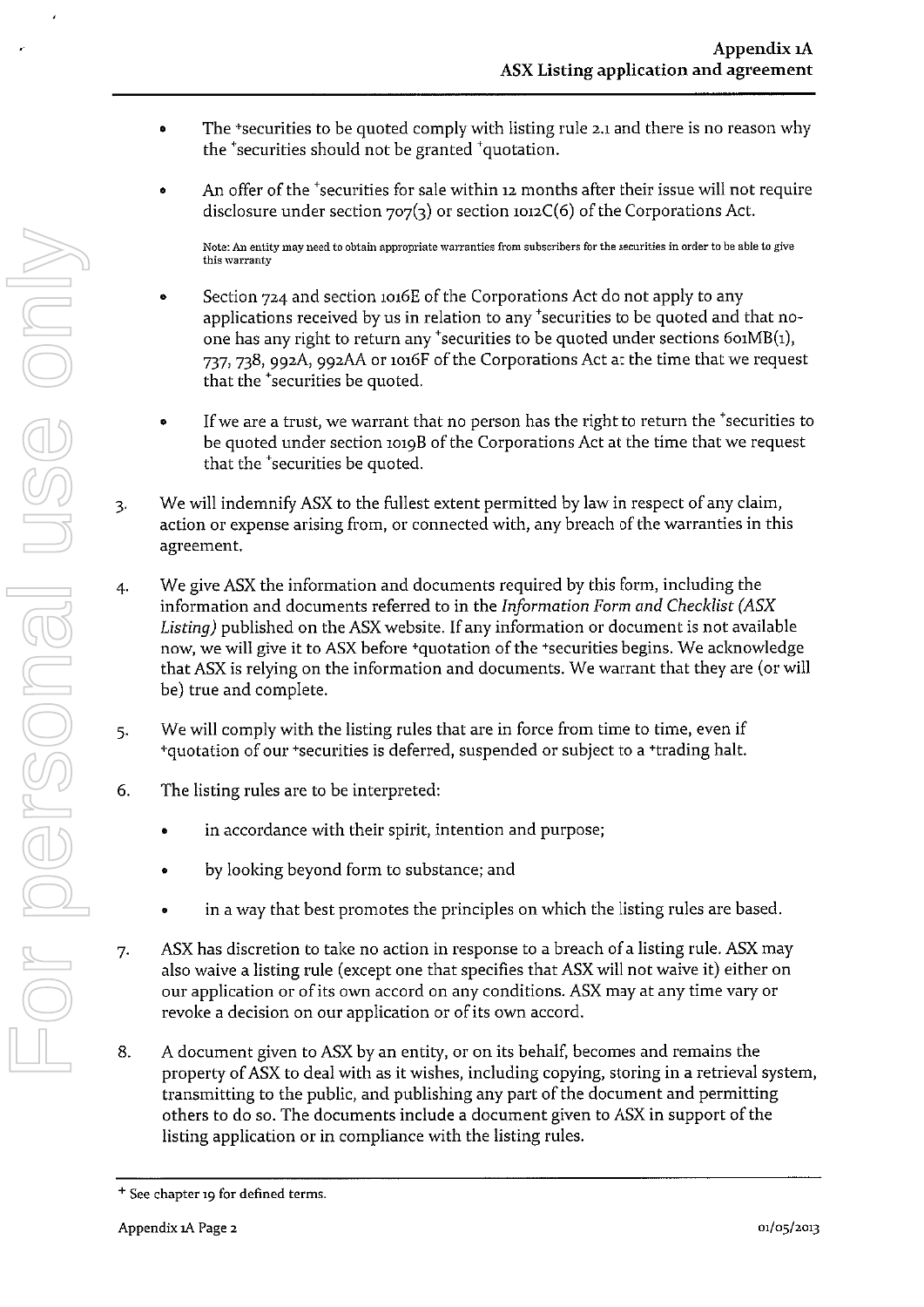- 9. In any proceedings, a copy or extract of any document or information given to ASX is of equal validity in evidence as the original
- Except in the case of an entity established in a jurisdiction whose laws have the effect that the entity's +securities cannot be approved under the operating rules of the 'approved CS facility 10
	- We will satisfy the +technical and performance requirements of the +approved CS facility and meet any other requirements the +approved CS facility imposes in connection with approval of our +securities.
	- When 'securities are issued we will enter them in the 'approved CS facility's subregister holding of the applicant before they are quoted, if the applicant instructs us on the application form to do so
	- The <sup>+</sup>approved CS facility is irrevocably authorised to establish and administer a subregister in respect of the <sup>+</sup>securities for which <sup>+</sup>quotation is sought.
- Except in the case of an entity established in a jurisdiction whose laws have the effect that the entity's \*securities cannot be approved under the operating rules of the 'approved CS facility, we confirm that either IL



we have given a copy of this application to the 'approved CS facility in accordance with the operating rules of the 'approved CS facility ; or



we ask ASX to forward a copy of this application to the +approved CS facility.

- In the case of an entity established in a jurisdiction whose laws have the effect that the entity's +securities cannot be approved under the operating rules of the +approved CS facility 12
	- The <sup>+</sup>approved CS facility is irrevocably authorised to establish and administer a subregister in respect of <sup>\*</sup>CDIs.
	- We will make sure that <sup>\*</sup>CDIs are issued over <sup>\*</sup>securities if the holder of quoted <sup>+</sup>securities asks for <sup>+</sup>CDIs.
- In the case of an entity established in a jurisdiction whose laws have the effect that the entity's +securities cannot be approved under the operating rules of the +approved CS facility: 13.



we have given a copy of this application to the approved CS facility in accordance with the operating rules of the +approved CS facility; or



we askASX to forward a copy of this application to the 'approved CS facility